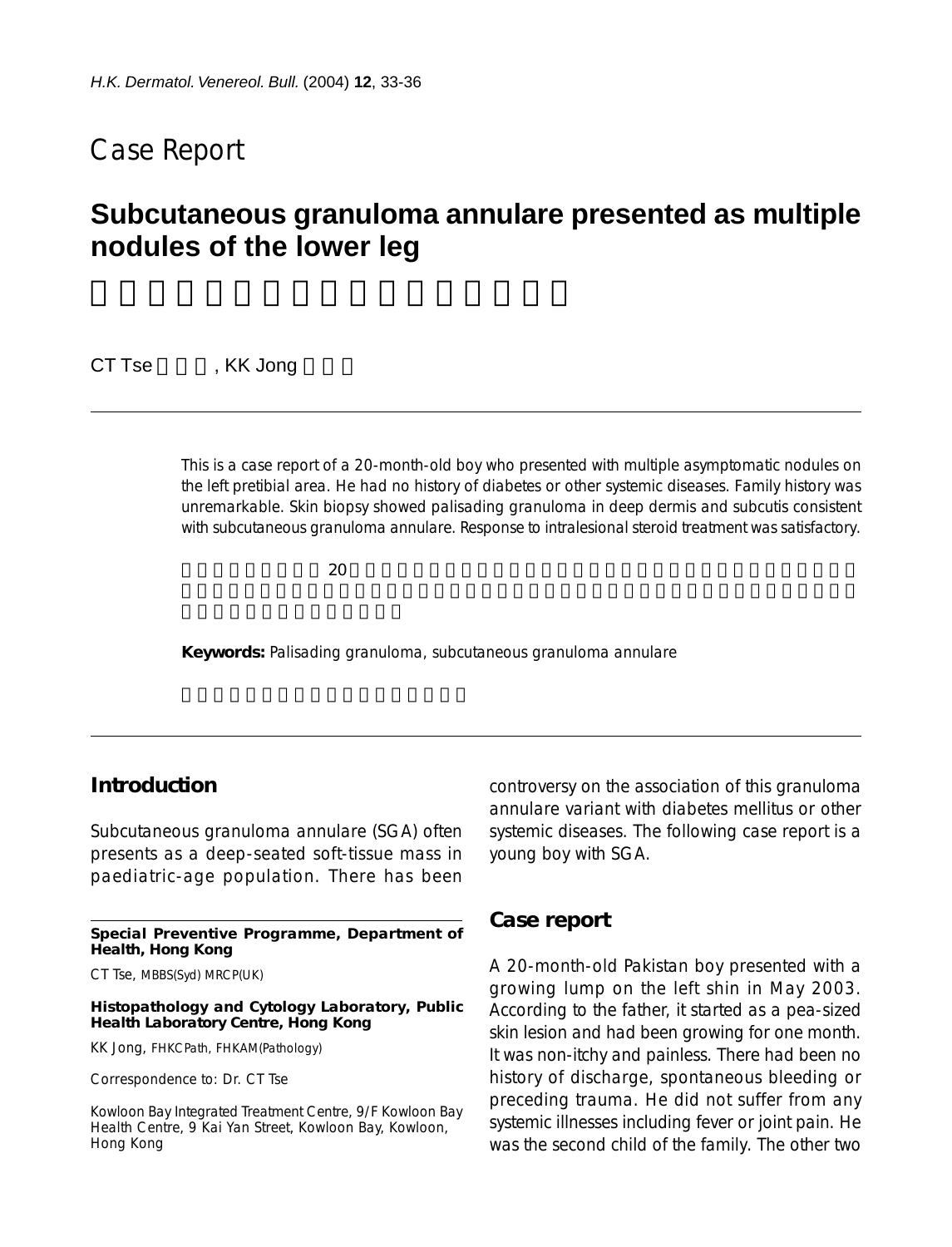siblings did not suffer from any similar skin problem. His past health was good. He was born in Hong Kong and his vaccination was up to date.

On examination, there was an annular lesion on the left pretibial area (Figure 1). The lesion was 5 cm x 3 cm in size. The skin surface was mildly erythematous without scaling. On palpation, the lesion consisted of multiple underlying dermal or subcutaneous nodules. The nodules were firm and non-tender. Differential diagnoses of annular lesion were granuloma annulare, sarcoidosis, tuberculoid leprosy, subacute lupus erythematosus and annular lichen planus. In children, the skin nodule could also be due to rheumatoid nodule or subcutaneous nodule of rheumatic fever.

Blood tests including renal and liver tests, fasting sugar, anti-nuclear antibody were all normal. Skin biopsy reviewed an unremarkable epidermis. Both the lower dermis and subcutis showed multiple fairly well defined necrobiosis, surrounded by palisaded histiocytes. The necrobiosis contained considerable amount of mucin. Mild perivascular lymphohistiocytic infiltration was also present in the dermis. No vasculitis was seen. The histologic features were consistent with subcutaneous granuloma annulare (Figures 2 & 3).

Intralesional corticosteroid was given once in July 2003. Although the left nodules were regressing over two-month period, another similar lesion became apparent on the right pretibial area. The new lesion was smaller, non-itchy and painless (Figure 4).

## **Discussion**

Granuloma annulare (GA) is a self-limiting inflammatory skin condition occurring in both adults and children. Subtypes of granuloma annulare are localised GA, generalised GA, SGA, perforating GA, patch GA, arcuate dermal erythema and actinic granuloma.<sup>1</sup>

SGA is one subtype that occurs almost exclusively in paediatric-age population. In the literature, this condition is also called deep GA, pseudo-



**Figure 1.** Annular lesion on left pretibial skin.



**Figure 2.** H&E, original magnification X 4. Multiple necrobiotic granulomas are found in the subcutaneous tissue.



**Figure 3.** H&E, original magnification X 20. The necrobiotic granuloma is composed of a centre of necrobiosis with abundant mucin, and a peripheral rim of palisaded histiocytes.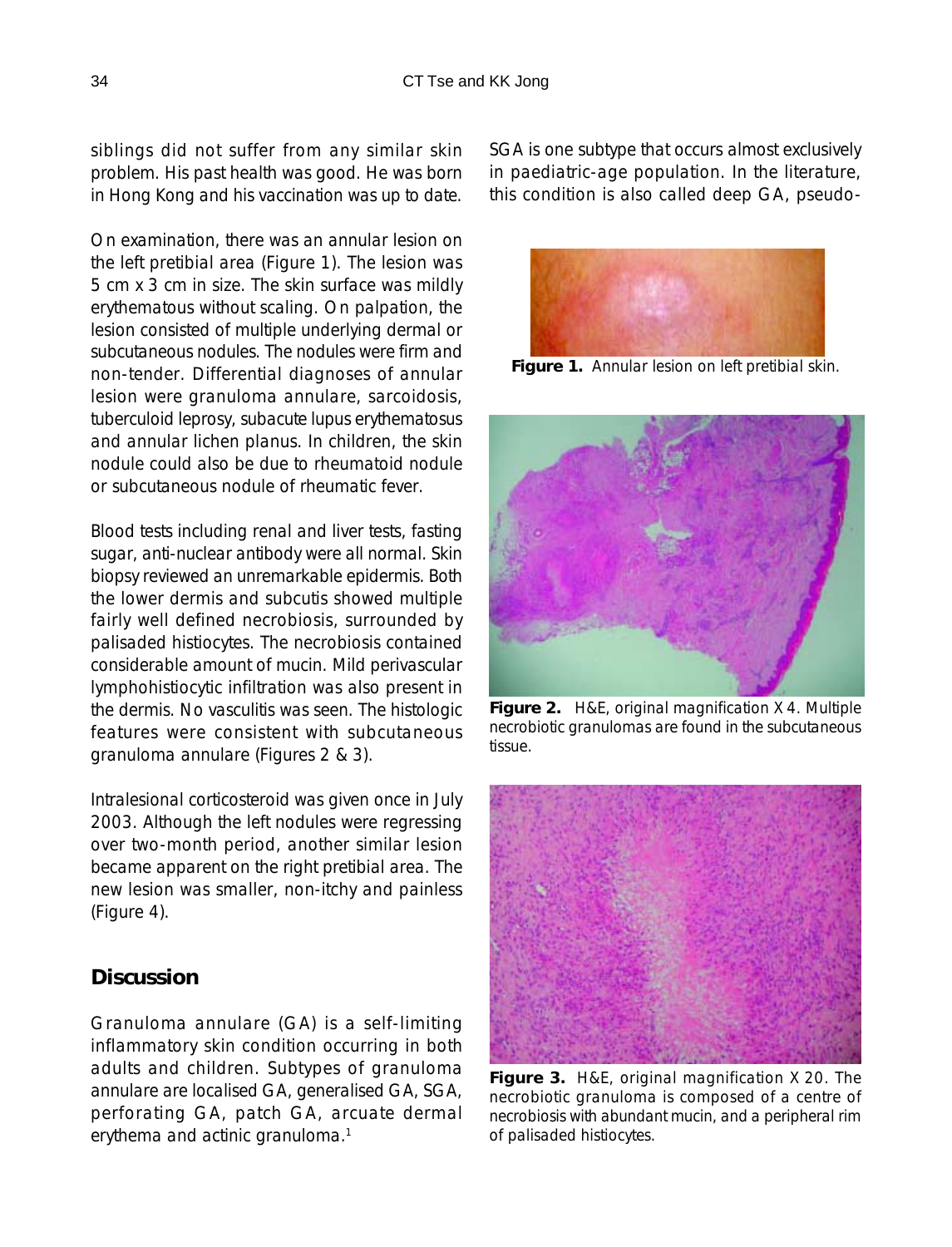

**Figure 4.** Newly developed right shin lesion.

rheumatoid nodule or subcutaneous palisading granuloma. The classic clinical picture of SGA is a soft- tissue mass that is firm, non-tender and immobile. It can present as a single nodule. Nevertheless multiple nodules occur in one third to two third of the cases. The sites of predilection are the extremities and scalp in which occiput is the most common site. It often occurs in the first five to six years of life. Boys are twice as common as girls to have this type of GA.

The aetiology and pathogenesis of GA are basically unknown. It has been postulated that the disease is an aberrant T-cell response leading to an inflammatory reaction.2,3 Various conditions have been associated. These included trauma, insect bites, infections, vasculitis and bone marrow transplantation. Understandably, trauma is not uncommon in such exposed sites of young children. Infections such as borrelia, herpes zoster and streptococcus have been implicated. GA as a whole has been associated with a number of systemic diseases such as diabetes mellitus, sarcoidosis, AIDS and autoimmune diseases.<sup>4</sup> However, the subcutaneous variant of GA does not have a definite association with any systemic diseases. As early as 1959, Draheim et al followed up 54 children cases of SGA.<sup>5</sup> None of the cases developed connective tissue disease after a followup period from one to fourteen years.

This finding was consistent with a more recent study by Grogg et al.<sup>6</sup> These investigators retrospectively collected clinicopathologic data from 34 cases of SGA. After an average follow up of 60 months, no patient developed signs or symptoms of rheumatologic disease. However, two of the cases (5.9%) were associated with insulin dependent diabetes mellitus (IDDM). The proportion of IDDM in this series was roughly 36 times higher than the diabetes mellitus (DM) prevalence in US paediatric population. Therefore the authors argued that DM might be associated with SGA. The study also confirmed a few clinical characteristics of SGA. Firstly, pain or tenderness was not a common feature. It occurred only in 12%. Secondly, most SGA occurred in single site. Those cases with more than one site accounted for only 26.5%. Thirdly, recurrence at the same site or remote site is common. Approximately 53% of the cases were found to have recurrence.

The options of investigation are skin biopsy, blood tests and imaging studies. Skin biopsy is by far the most useful investigation to confirm SGA. It shows "palisading granuloma" or "necrobiotic granuloma". The characteristic histopathology is a central area of homogenous necrotic collagen surrounded by palisading histiocytes and lymphocytes. In the subcutaneous variant, the necrobiosis is distributed in the deep dermis, subcutis and rarely deep soft-tissues. Compared to the superficial variant, SGA is more likely to have larger area of necrobiosis and more eosinophils. However, in reality, deep and superficial lesions may coexist. Palisading granuloma can occur in other skin conditions, such as rheumatoid nodule, necrobiosis lipoidica and rheumatic fever nodule. Due to the histologic resemblance to rheumatoid nodule, SGA is also named as "pseudorheumatoid nodule". Distinguishing these histologic differential diagnoses can be extremely difficult.